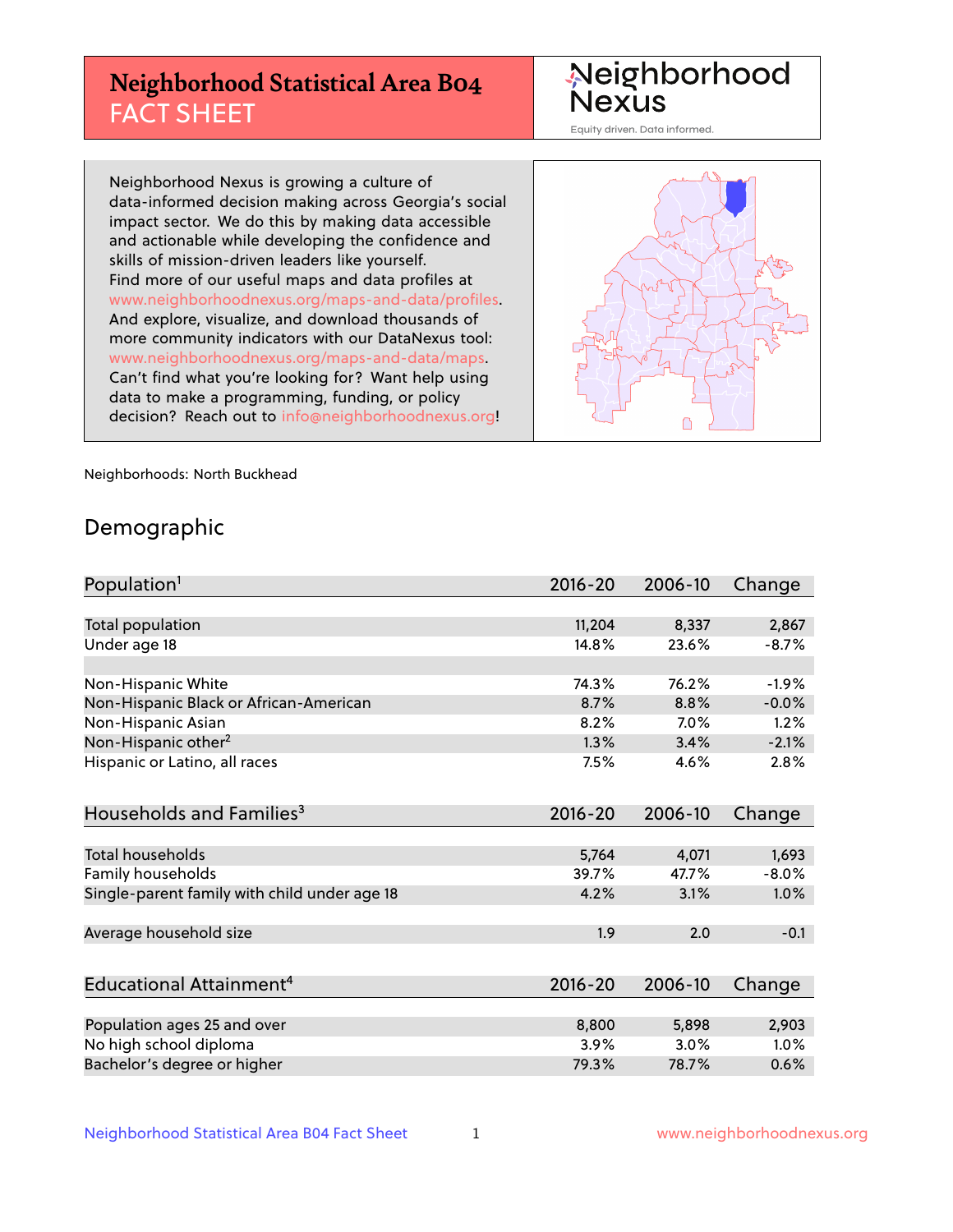# Change Measures, continued...

| Employment <sup>5</sup>                                                                               | $2016 - 20$   | 2006-10        | Change           |
|-------------------------------------------------------------------------------------------------------|---------------|----------------|------------------|
|                                                                                                       |               |                |                  |
| Total workers residing in Neighborhood Statistical Area                                               | 4,820<br>8.3% | 2,198<br>10.4% | 2,622<br>$-2.1%$ |
| Workers with earnings \$1250/month or less                                                            | 12.3%         | 23.2%          | $-10.9%$         |
| Workers with earnings \$1251/month to \$3333/month<br>Workers with earnings greater than \$3333/month | 79.3%         | 66.4%          | 12.9%            |
|                                                                                                       |               |                |                  |
| Total jobs located in Neighborhood Statistical Area                                                   | 38,157        | 25,027         | 13,130           |
| Jobs with earnings \$1250/month or less                                                               | 11.4%         | 20.0%          | $-8.6%$          |
| Jobs with earnings \$1251/month to \$3333/month                                                       | 17.3%         | 36.4%          | $-19.1%$         |
| Jobs with earnings greater than \$3333/month                                                          | 71.3%         | 43.6%          | 27.7%            |
|                                                                                                       |               |                |                  |
| Jobs/workers ratio                                                                                    | 7.9           | 11.4           | $-3.5$           |
|                                                                                                       |               |                |                  |
| Income and Poverty <sup>6</sup>                                                                       | 2016-20       | 2006-10        | Change           |
|                                                                                                       |               |                |                  |
| Median household income                                                                               | \$113,401     | \$99,552       | \$13,849         |
|                                                                                                       |               |                |                  |
| Population for whom poverty status is determined                                                      | 10,964        | 8,322          | 2,642            |
| Population below poverty                                                                              | 9.7%          | 3.4%           | 6.3%             |
| Housing <sup>7</sup>                                                                                  | $2016 - 20$   | 2006-10        | Change           |
|                                                                                                       |               |                |                  |
| Total housing units                                                                                   | 7,005         | 4,530          | 2,475            |
| Occupied housing units                                                                                | 82.3%         | 89.9%          | $-7.6%$          |
| Vacant housing units                                                                                  | 17.7%         | 10.1%          | 7.6%             |
|                                                                                                       |               |                |                  |
| Occupied housing units                                                                                | 5,764         | 4,071          | 1,693            |
| Owner occupied housing units                                                                          | 57.4%         | 70.9%          | $-13.6%$         |
| Renter occupied housing units                                                                         | 42.6%         | 29.1%          | 13.6%            |
|                                                                                                       |               |                |                  |
| Access to a Vehicle <sup>8</sup>                                                                      | $2016 - 20$   | 2006-10        | Change           |
|                                                                                                       |               |                |                  |
| Occupied housing units                                                                                | 5,764         | 4,071          | 1,693            |
| No vehicle available                                                                                  | 8.1%          | 9.3%           | $-1.2%$          |
|                                                                                                       |               |                |                  |
|                                                                                                       | 2017-21       | 2012-16        |                  |
| Crime Rates, per 10,000 Population <sup>9</sup>                                                       |               |                | Change           |
| All Part I crimes                                                                                     | 401.3         | 547.6          | $-146.3$         |
| Violent crime                                                                                         | 18.2          | 22.0           | $-3.8$           |
| Murder                                                                                                | 0.4           | 0.2            | 0.1              |
| Robbery                                                                                               | 7.1           | 12.8           | $-5.7$           |
|                                                                                                       | 10.7          | 9.0            |                  |
| Aggravated assault                                                                                    | 383.1         | 525.6          | 1.7<br>$-142.5$  |
| Property crime                                                                                        | 25.0          | 47.0           | $-22.0$          |
| <b>Burglary</b>                                                                                       | 319.2         | 446.6          | $-127.4$         |
| Larceny<br>Vehicle theft                                                                              | 38.9          | 32.0           | 6.9              |
|                                                                                                       |               |                |                  |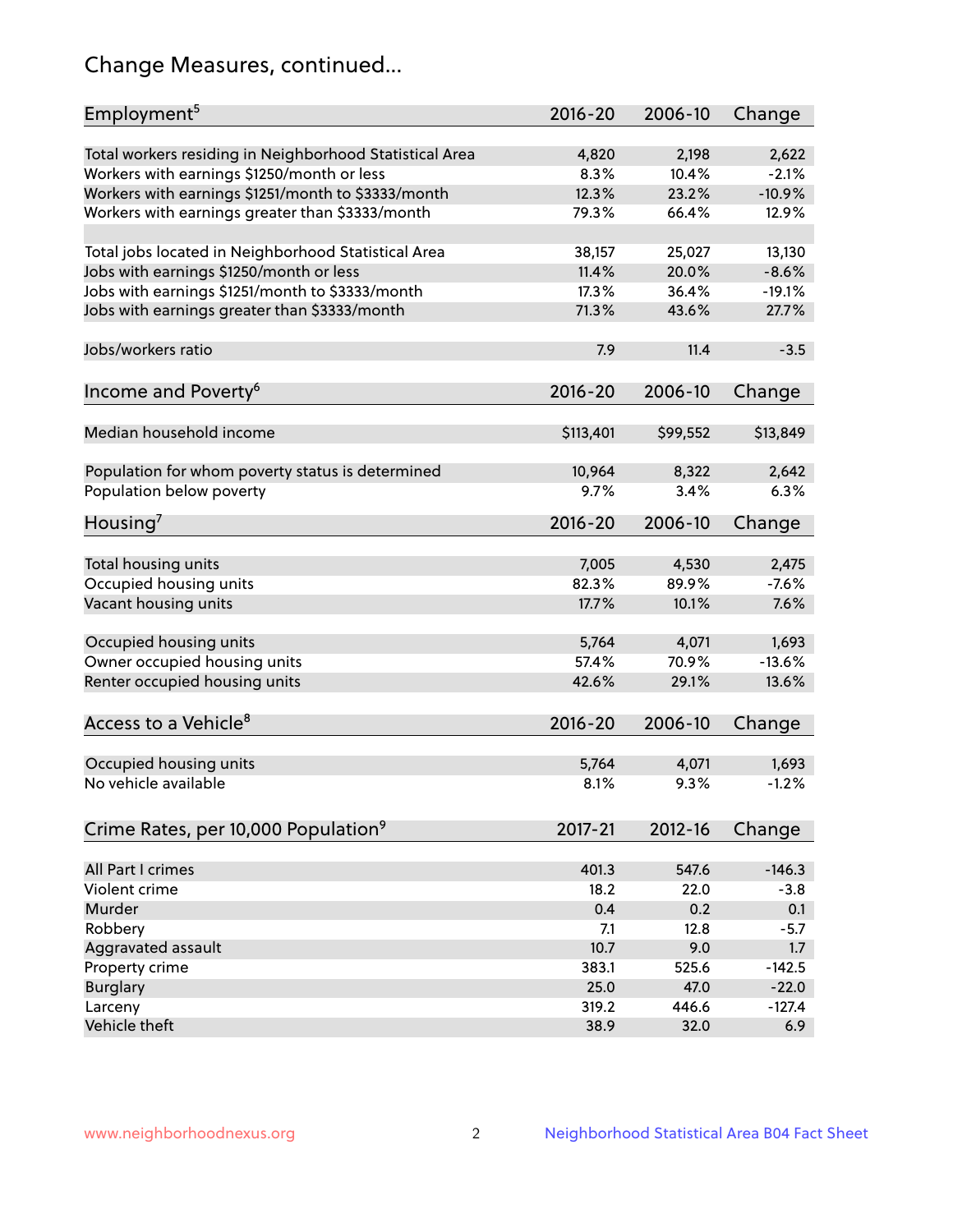# Current Data: Demographic

| Sex and Age, 2016-20 <sup>10</sup>                    | <b>Estimate</b> | Margin of Error        |
|-------------------------------------------------------|-----------------|------------------------|
| Total population                                      | 11,204          | ±1,362                 |
| Male                                                  | 47.3%           | $\pm 2.3\%$            |
| Female                                                | 52.7%           | $\pm$ 4.9%             |
| Under 5 years                                         | 4.3%            | $\pm 2.2\%$            |
| 5 to 9 years                                          | 4.8%            | $\pm 2.3\%$            |
| 10 to 14 years                                        | 2.8%            | $\pm 1.1\%$            |
| 15 to 19 years                                        | 3.3%            | $\pm 1.3\%$            |
| 20 to 24 years                                        | 6.2%            | $\pm 2.2\%$            |
| 25 to 34 years                                        | 22.8%           | $\pm$ 3.7%             |
| 35 to 44 years                                        | 13.1%           | $\pm 2.8\%$            |
| 45 to 54 years                                        | 16.8%           | $\pm$ 3.8%             |
| 55 to 59 years                                        | 8.9%            | $\pm 2.3\%$            |
| 60 to 64 years                                        | 4.6%            | $\pm 2.1\%$            |
| 65 to 74 years                                        | 6.8%            | $\pm1.8\%$             |
| 75 to 84 years                                        | 2.3%            | $\pm 1.1\%$            |
| 85 years and over                                     | 3.2%            | $\pm 1.5\%$            |
| Median age (years)                                    | 38.3            | $\pm$ 0.8              |
| Race and Ethnicity, 2016-20 <sup>11</sup>             | <b>Estimate</b> | Margin of Error        |
| Total population                                      | 11,204          | $\pm$ 1,362            |
| Hispanic or Latino (of any race)                      | 7.5%            | $\pm$ 6.6%             |
| Not Hispanic or Latino                                | 92.5%           | ±14.5%                 |
| White alone                                           | 74.3%           | ±12.1%                 |
| Black or African American alone                       | 8.7%            | $\pm 4.2\%$            |
| American Indian and Alaska Native alone               | 0.0%            | $\pm$ 0.2%             |
| Asian alone                                           | 8.2%            | $\pm$ 3.3%             |
| Native Hawaiian and other Pacific Islander alone      | 0.0%            | $\pm$ 0.2%             |
| Some other race alone                                 | 0.0%            | $\pm$ 0.2%             |
| Two or more races                                     | 1.3%            | $\pm$ 0.9%             |
| U.S. Citizenship Status, 2016-20 <sup>12</sup>        | <b>Estimate</b> | <b>Margin of Error</b> |
| Foreign-born population                               | 1,564           | $\pm$ 514              |
| Naturalized U.S. citizen                              | 57.8%           | ±9.8%                  |
| Not a U.S. citizen                                    | 42.2%           | $\pm$ 14.0%            |
|                                                       |                 |                        |
| Citizen, Voting Age Population, 2016-20 <sup>13</sup> | <b>Estimate</b> | Margin of Error        |
| Citizen, 18 and over population                       | 8,894           | $\pm$ 852              |
| Male                                                  | 46.9%           | ±4.8%                  |
| Female                                                | 53.1%           | $\pm 4.8\%$            |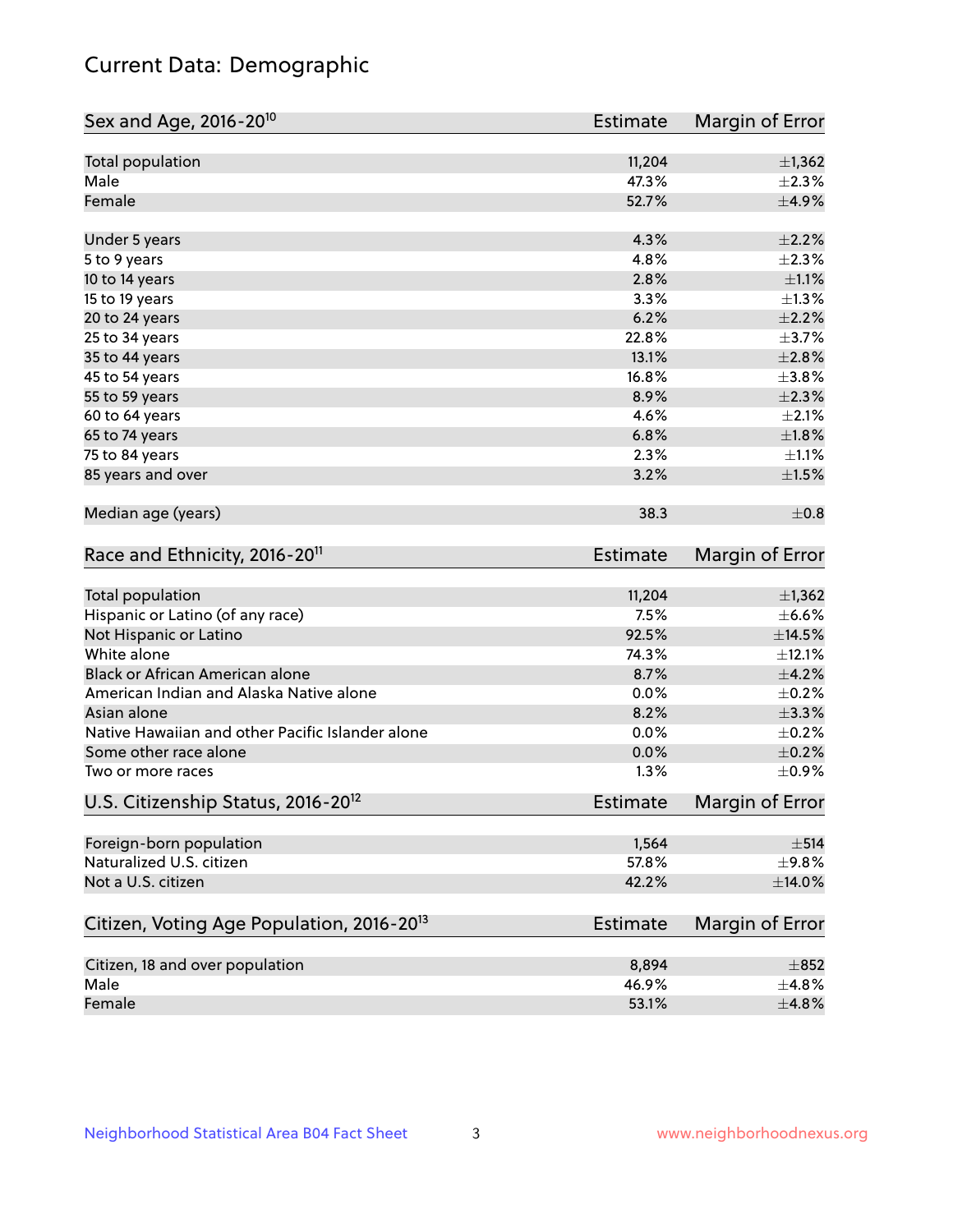# Current Data: Economic

| Income, 2016-20 <sup>14</sup>                                     | <b>Estimate</b> | Margin of Error |
|-------------------------------------------------------------------|-----------------|-----------------|
| All households                                                    | 5,764           | $\pm$ 550       |
| Less than \$10,000                                                | 4.7%            | $\pm 2.6\%$     |
|                                                                   | 1.8%            | $\pm 1.5\%$     |
| \$10,000 to \$14,999<br>\$15,000 to \$24,999                      |                 |                 |
|                                                                   | 5.5%            | $\pm 2.9\%$     |
| \$25,000 to \$34,999                                              | 4.1%            | $\pm 2.9\%$     |
| \$35,000 to \$49,999                                              | 5.6%            | $\pm 2.7\%$     |
| \$50,000 to \$74,999                                              | 10.3%           | $\pm$ 4.4%      |
| \$75,000 to \$99,999                                              | 12.7%           | $\pm 4.6\%$     |
| \$100,000 to \$149,999                                            | 15.1%           | ±4.8%           |
| \$150,000 to \$199,999                                            | 12.4%           | $\pm$ 4.0%      |
| \$200,000 or more                                                 | 27.8%           | $\pm$ 4.6%      |
| Median household income (dollars)                                 | \$113,401       | $\pm$ 6,553     |
| Mean household income (dollars)                                   | \$194,341       | ±23,729         |
| Households with earnings                                          | 85.4%           | $\pm$ 5.3%      |
| Mean earnings (dollars)                                           | \$188,036       | $±$ 24,369      |
| Households with Social Security                                   | 16.2%           | $\pm 3.6\%$     |
| Mean Social Security income (dollars)                             | \$25,250        | ±4,009          |
| Households with retirement income                                 | 10.0%           | $\pm 2.8\%$     |
| Mean retirement income (dollars)                                  | \$55,186        | ±31,796         |
| Households with Supplemental Security Income                      | 0.6%            | $\pm$ 0.9%      |
| Mean Supplemental Security Income (dollars)                       | \$0             | $\pm 0$         |
| Households with cash public assistance income                     | 0.3%            | $\pm$ 0.7%      |
| Mean cash public assistance income (dollars)                      | \$0             | $\pm 0$         |
| Households with Food Stamp/SNAP benefits in the past 12<br>months | 0.1%            | $\pm$ 0.5%      |
| Family households                                                 | 2,289           | $\pm 368$       |
| Less than \$10,000                                                | 2.0%            | $\pm 2.8\%$     |
| \$10,000 to \$14,999                                              | 2.0%            | $\pm$ 3.2%      |
| \$15,000 to \$24,999                                              | 6.8%            | $\pm$ 5.4%      |
| \$25,000 to \$34,999                                              | 2.7%            | $\pm$ 4.6%      |
| \$35,000 to \$49,999                                              | 1.1%            | $\pm 2.5\%$     |
| \$50,000 to \$74,999                                              | 6.0%            | $\pm$ 7.9%      |
| \$75,000 to \$99,999                                              | 6.4%            | $\pm$ 4.3%      |
| \$100,000 to \$149,999                                            | 11.5%           | $\pm$ 5.9%      |
| \$150,000 to \$199,999                                            | 17.0%           | $\pm$ 7.9%      |
| \$200,000 or more                                                 | 44.6%           | $\pm$ 4.7%      |
| Median family income (dollars)                                    | \$183,954       | ±12,231         |
| Mean family income (dollars)                                      | \$286,986       | ±28,075         |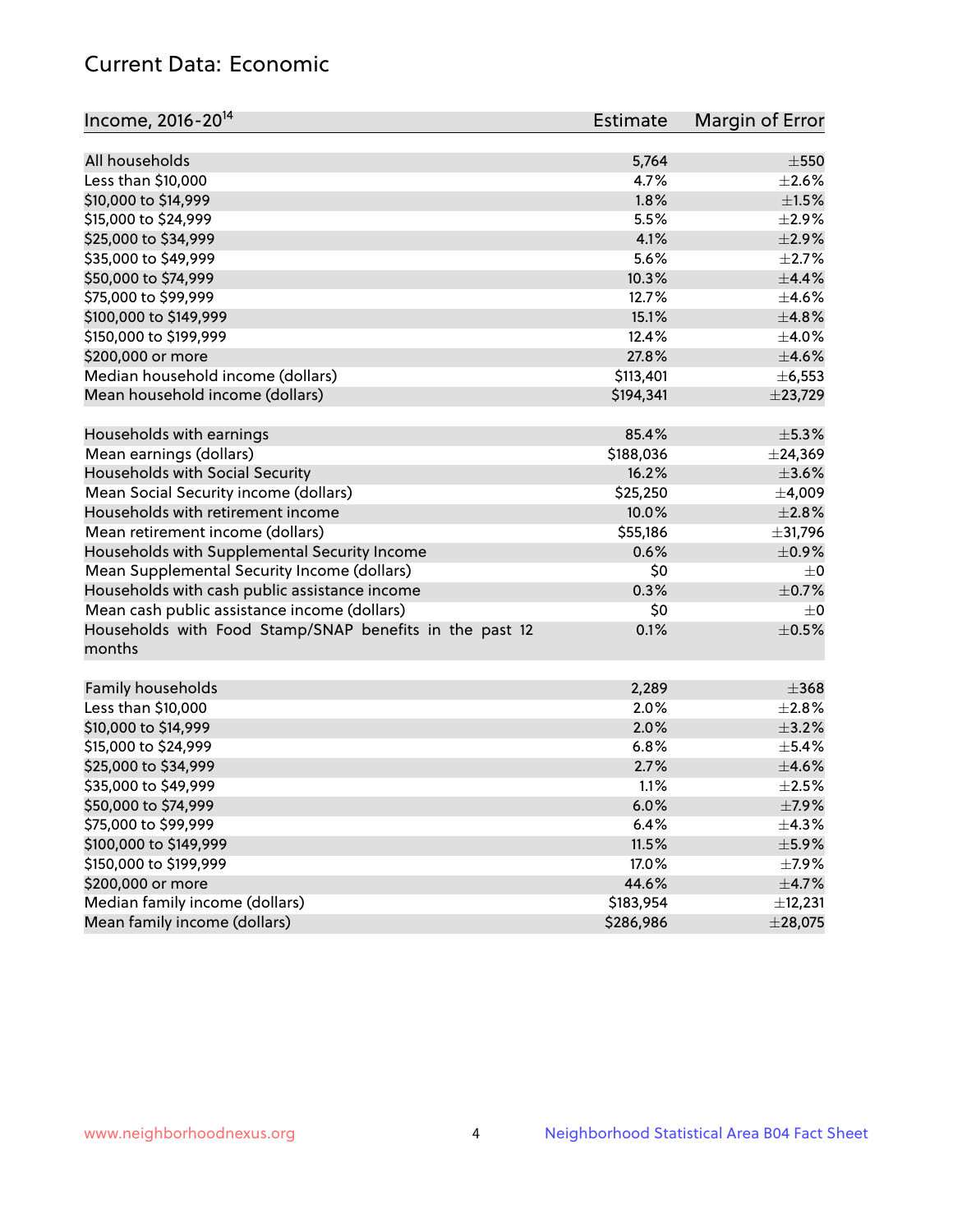# Current Data: Economic, continued...

| Income, 2016-20, continued <sup>15</sup>                                                   | <b>Estimate</b> | <b>Margin of Error</b> |
|--------------------------------------------------------------------------------------------|-----------------|------------------------|
|                                                                                            |                 |                        |
| Nonfamily households                                                                       | 3,475           | $\pm$ 509              |
| Median nonfamily income (dollars)                                                          | \$90,704        | ±4,994                 |
| Mean nonfamily income (dollars)                                                            | \$132,814       | ±32,132                |
| Median earnings for workers (dollars)                                                      | \$81,383        | ±3,474                 |
| Median earnings for male full-time, year-round workers<br>(dollars)                        | $^{\dagger}$    | $^+$                   |
| Median earnings for female full-time, year-round workers<br>(dollars)                      | \$64,321        | ±6,985                 |
| Per capita income (dollars)                                                                | \$102,100       | ±8,508                 |
| Families Below Poverty Level, 2016-20 <sup>16</sup>                                        | <b>Estimate</b> | <b>Margin of Error</b> |
|                                                                                            |                 |                        |
| <b>All Families</b>                                                                        | 2,289           | $\pm$ 368              |
| Percent below poverty                                                                      | 9.5%            | $\pm$ 6.5%             |
| Families with related children under 18 years                                              | 952             | $\pm 263$              |
| Percent below poverty                                                                      | 4.7%            | ±7.7%                  |
| Families with related children under 5 years only                                          | 262             | $\pm 205$              |
| Percent below poverty                                                                      | 0.0%            | ±18.1%                 |
| Married couple families                                                                    | 1,977           | $\pm$ 348              |
| Percent below poverty                                                                      | 8.7%            | $\pm$ 7.0%             |
| Married couple families with related children under 18 years                               | 700             | ±162                   |
| Percent below poverty                                                                      | $0.0\%$         | $\pm$ 3.9%             |
| Married couple families with related children under 5 years                                | 102             | $\pm 69$               |
| Percent below poverty                                                                      | $0.0\%$         | ±26.8%                 |
|                                                                                            |                 |                        |
| Families with female householder, no spouse present                                        | 252             | $\pm 204$              |
| Percent below poverty                                                                      | 17.9%           | ±20.7%                 |
| Families with female householder, no spouse present with                                   | 232             | $\pm 202$              |
| related children under 18 years                                                            | 19.5%           | $\pm 21.6\%$           |
| Percent below poverty                                                                      |                 |                        |
| Families with female householder, no spouse present with<br>related children under 5 years | 160             | $\pm$ 189              |
| Percent below poverty                                                                      | 0.0%            | ±17.2%                 |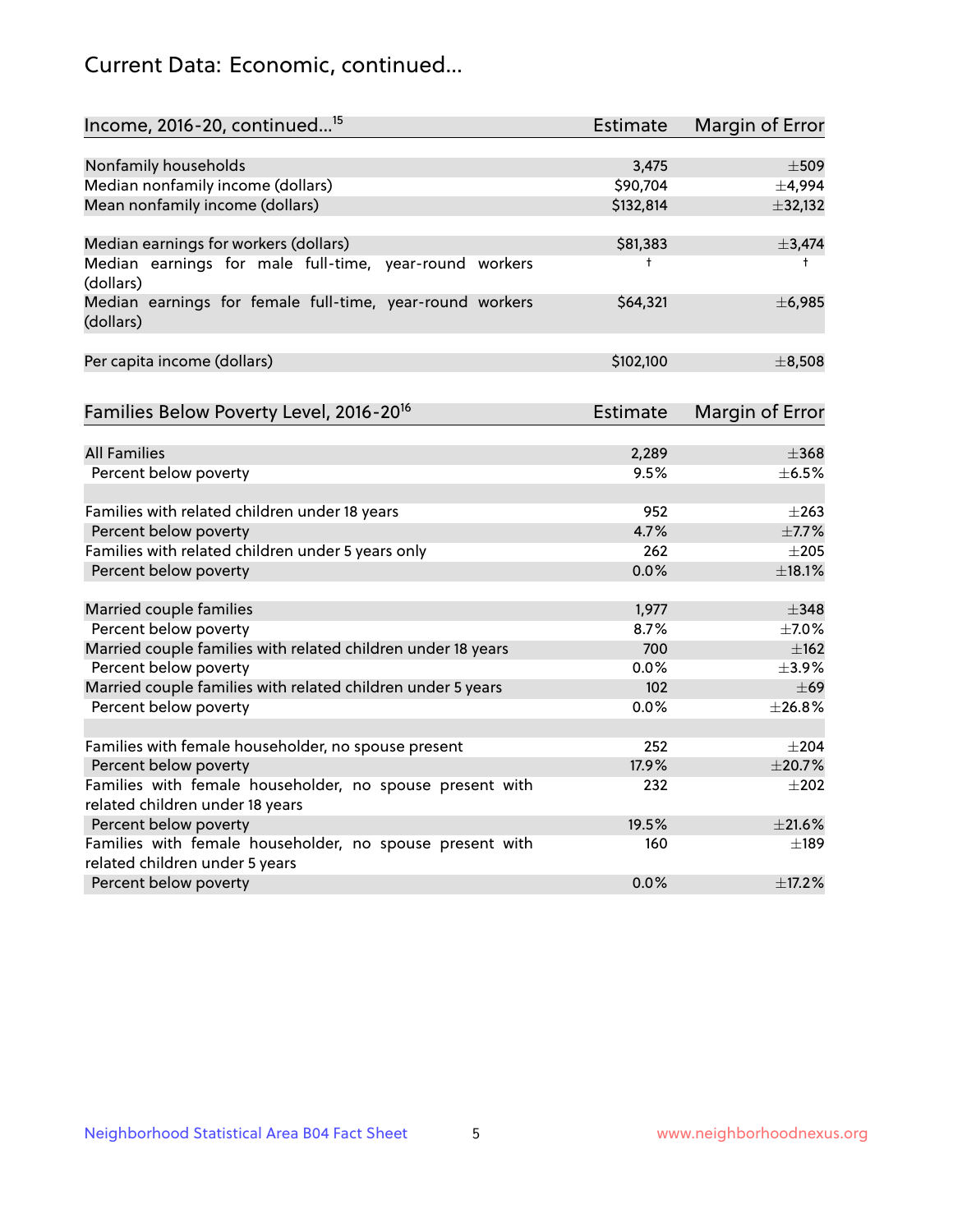# Current Data: Economic, continued...

| People Below Poverty Level, 2016-20 <sup>17</sup> | <b>Estimate</b> | Margin of Error |
|---------------------------------------------------|-----------------|-----------------|
|                                                   |                 |                 |
| Total population                                  | 10.964          | $\pm$ 1,218     |
| Percent below poverty                             | 9.7%            | $\pm$ 3.8%      |
| Population under 18 years                         | 1,506           | $\pm$ 368       |
| Percent below poverty                             | 3.3%            | $\pm$ 7.5%      |
| Population 18 years and over                      | 9,458           | $\pm$ 944       |
| Percent below poverty                             | 10.7%           | $\pm$ 3.3%      |
| Population 18 to 64 years                         | 8,149           | $\pm$ 897       |
| Percent below poverty                             | 11.1%           | $\pm$ 3.6%      |
| Population 65 years and over                      | 1,309           | $\pm$ 294       |
| Percent below poverty                             | 8.1%            | $\pm$ 8.2%      |

| Poverty by Race/Ethnicity, 2016-20 <sup>18</sup> | <b>Estimate</b> | Margin of Error |
|--------------------------------------------------|-----------------|-----------------|
|                                                  |                 |                 |
| Non-Hispanic White population                    | 8,262           | $\pm$ 893       |
| Percent below poverty                            | 8.8%            | $\pm$ 4.1%      |
| <b>Black population</b>                          | 1,081           | $\pm$ 521       |
| Percent below poverty                            | 15.5%           | ±13.9%          |
| Asian population                                 | 953             | $\pm$ 394       |
| Percent below poverty                            | $0.0\%$         | $\pm 2.9\%$     |
| Hispanic or Latino population                    | 678             | $\pm$ 533       |
| Percent below poverty                            | 30.1%           | ±26.4%          |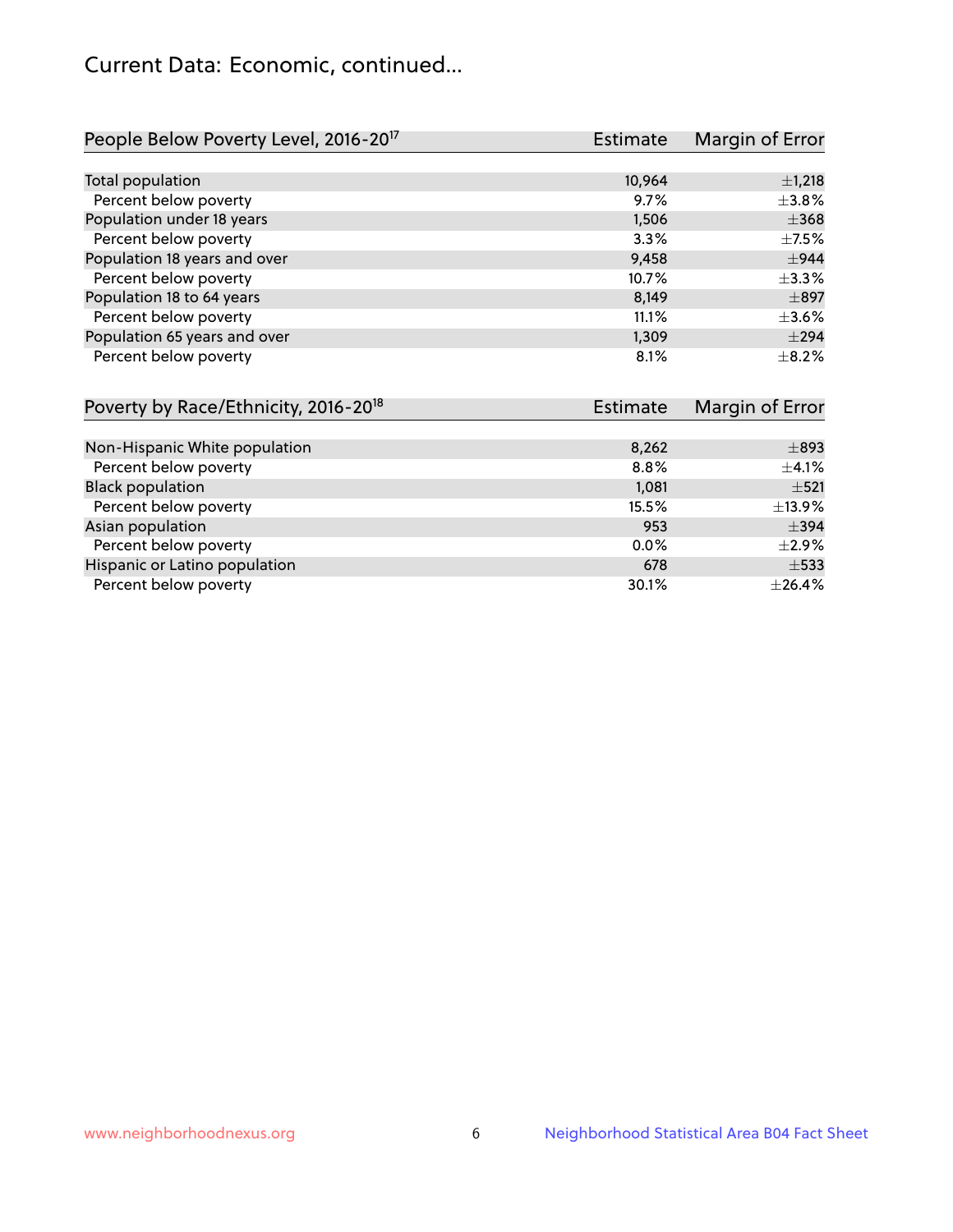# Current Data: Employment

| Employment Status, 2016-20 <sup>19</sup>                                                      | Estimate        | Margin of Error |
|-----------------------------------------------------------------------------------------------|-----------------|-----------------|
|                                                                                               |                 |                 |
| Population 16 years and over                                                                  | 9,766           | $\pm$ 1,149     |
| In labor force                                                                                | 75.4%           | $\pm 1.6\%$     |
| Civilian labor force                                                                          | 75.4%           | $\pm1.6\%$      |
| Employed                                                                                      | 70.9%           | $\pm 2.2\%$     |
| Unemployed                                                                                    | 4.6%            | $\pm 2.8\%$     |
| <b>Armed Forces</b>                                                                           | 0.0%            | $\pm$ 1.3%      |
| Not in labor force                                                                            | 24.6%           | $\pm$ 3.2%      |
| Civilian labor force                                                                          | 7,366           | $\pm 881$       |
| <b>Unemployment Rate</b>                                                                      | 6.1%            | $\pm$ 3.7%      |
|                                                                                               |                 |                 |
| Females 16 years and over                                                                     | 5,114           | $\pm 682$       |
| In labor force                                                                                | 65.3%           | $\pm$ 7.0%      |
| Civilian labor force                                                                          | 65.3%           | $\pm$ 7.0%      |
| Employed                                                                                      | 59.4%           | $\pm$ 6.4%      |
|                                                                                               |                 |                 |
| Own children of the householder under 6 years                                                 | 583             | $\pm 257$       |
| All parents in family in labor force                                                          | 60.9%           | ±30.4%          |
| Own children of the householder 6 to 17 years                                                 | 898             | $\pm 223$       |
| All parents in family in labor force                                                          | 52.9%           | $\pm$ 15.5%     |
|                                                                                               |                 |                 |
| Industry, 2016-20 <sup>20</sup>                                                               | <b>Estimate</b> | Margin of Error |
| Civilian employed population 16 years and over                                                | 6,920           | $\pm$ 843       |
| Agriculture, forestry, fishing and hunting, and mining                                        | 0.0%            | $\pm$ 0.6%      |
| Construction                                                                                  | 2.9%            | $\pm1.7\%$      |
| Manufacturing                                                                                 | 5.0%            | $\pm 2.0\%$     |
| Wholesale trade                                                                               | 4.9%            | $\pm 2.4\%$     |
| Retail trade                                                                                  | 8.6%            | $\pm 3.5\%$     |
| Transportation and warehousing, and utilities                                                 | 2.9%            | $\pm 1.5\%$     |
| Information                                                                                   | 2.8%            | $\pm1.6\%$      |
|                                                                                               | 15.8%           | $\pm$ 3.9%      |
| Finance and insurance, and real estate and rental and leasing                                 | 30.4%           | $\pm$ 5.9%      |
| Professional, scientific, and management, and administrative<br>and waste management services |                 |                 |
| Educational services, and health care and social assistance                                   | 11.6%           | $\pm$ 3.9%      |
| Arts, entertainment, and recreation, and accommodation and                                    | 8.5%            | $\pm$ 3.4%      |
| food services                                                                                 |                 |                 |
| Other services, except public administration                                                  | 1.9%            | $\pm 1.1\%$     |
| Public administration                                                                         | 4.9%            | $\pm$ 3.5%      |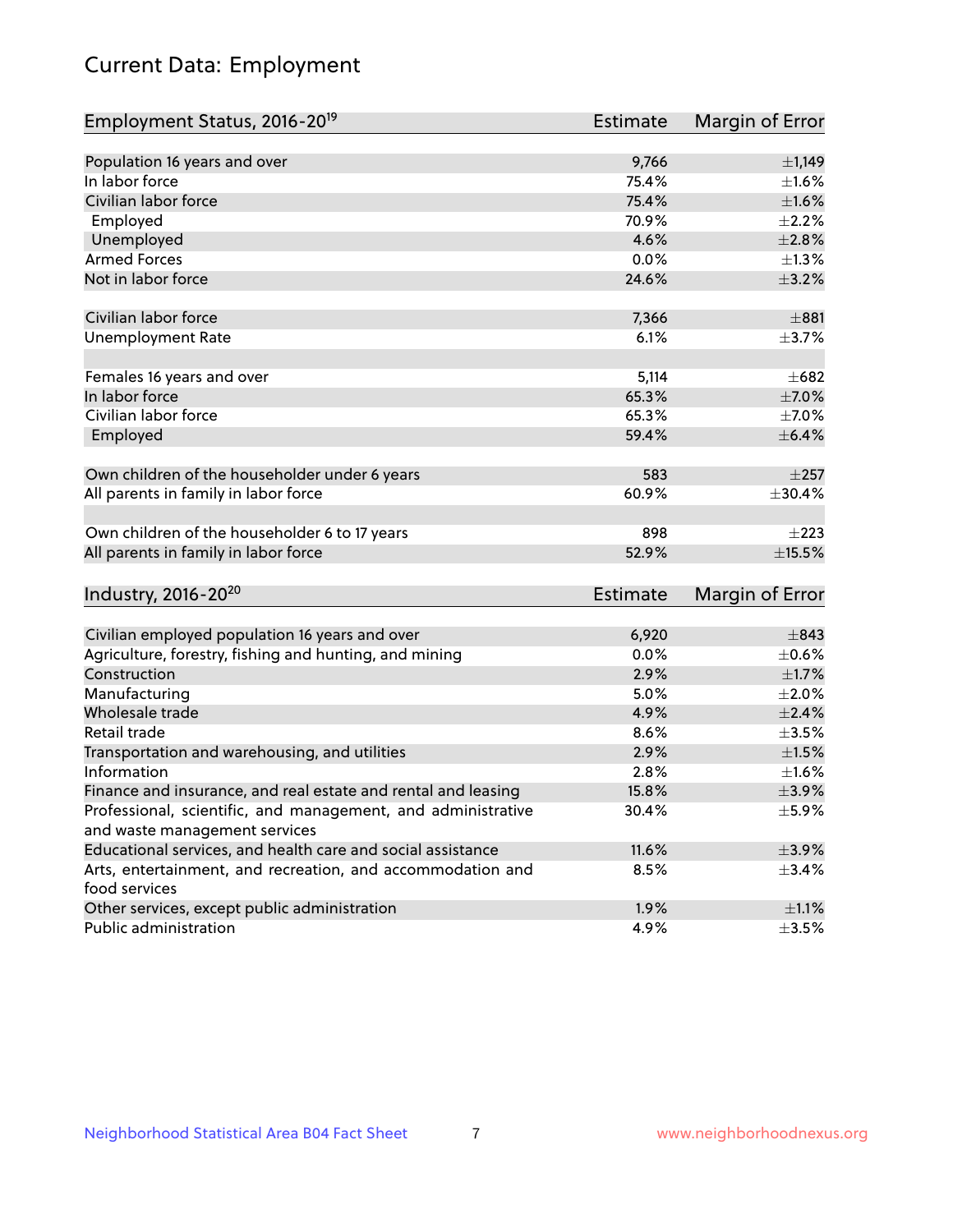# Current Data: Employment, continued...

| Occupation, 2016-20 <sup>21</sup>                                                                                | <b>Estimate</b> | Margin of Error |
|------------------------------------------------------------------------------------------------------------------|-----------------|-----------------|
| Civilian employed population 16 years and over                                                                   | 6,920           | $\pm$ 843       |
| Management, business, science, and arts occupations                                                              | 71.5%           | $\pm$ 5.9%      |
| Service occupations                                                                                              | 7.4%            | $\pm$ 3.3%      |
| Sales and office occupations                                                                                     | 19.2%           | ±4.3%           |
| Natural resources, construction, and maintenance occupations                                                     | 0.3%            | $\pm 0.8\%$     |
| Production, transportation, and material moving occupations                                                      | 1.4%            | $\pm 1.2\%$     |
| Class of Worker, 2016-20 <sup>22</sup>                                                                           | <b>Estimate</b> | Margin of Error |
| Civilian employed population 16 years and over                                                                   | 6,920           | $\pm$ 843       |
| Private wage and salary workers                                                                                  | 89.7%           | $\pm 1.5\%$     |
| Government workers                                                                                               | 7.0%            | $\pm$ 3.9%      |
| Self-employed in own not incorporated business workers                                                           | 3.2%            | $\pm 1.7\%$     |
| Unpaid family workers                                                                                            | 0.2%            | $\pm$ 0.7%      |
|                                                                                                                  |                 | 2019            |
| Job Flows, 2019 <sup>23</sup>                                                                                    |                 |                 |
| Total Jobs in Neighborhood Statistical Area                                                                      |                 | 38,157          |
| Held by residents of Neighborhood Statistical Area                                                               |                 | 1.4%            |
| Held by non-residents of Neighborhood Statistical Area                                                           |                 | 98.6%           |
| Jobs by Industry Sector, 2019 <sup>24</sup>                                                                      |                 | 2019            |
| Total Jobs in Neighborhood Statistical Area                                                                      |                 | 38,157          |
| <b>Goods Producing sectors</b>                                                                                   |                 | 2.2%            |
| Trade, Transportation, and Utilities sectors                                                                     |                 | 9.3%            |
| All Other Services sectors                                                                                       |                 | 88.5%           |
| Total Jobs in Neighborhood Statistical<br>held<br>Area<br>by<br>Neighborhood Statistical Area residents          |                 | 541             |
| <b>Goods Producing sectors</b>                                                                                   |                 | 4.8%            |
| Trade, Transportation, and Utilities sectors                                                                     |                 | 6.7%            |
| All Other Services sectors                                                                                       |                 | 88.5%           |
| Jobs by Earnings, 2019 <sup>25</sup>                                                                             |                 | 2019            |
| Total Jobs in Neighborhood Statistical Area                                                                      |                 | 38,157          |
| Jobs with earnings \$1250/month or less                                                                          |                 | 11.4%           |
| Jobs with earnings \$1251/month to \$3333/month                                                                  |                 | 17.3%           |
| Jobs with earnings greater than \$3333/month                                                                     |                 | 71.3%           |
| Neighborhood Statistical<br>Jobs<br>in<br>Area<br>held<br>by<br>Total<br>Neighborhood Statistical Area residents |                 | 541             |
| Jobs with earnings \$1250/month or less                                                                          |                 | 9.6%            |
| Jobs with earnings \$1251/month to \$3333/month                                                                  |                 | 7.8%            |
| Jobs with earnings greater than \$3333/month                                                                     |                 | 82.6%           |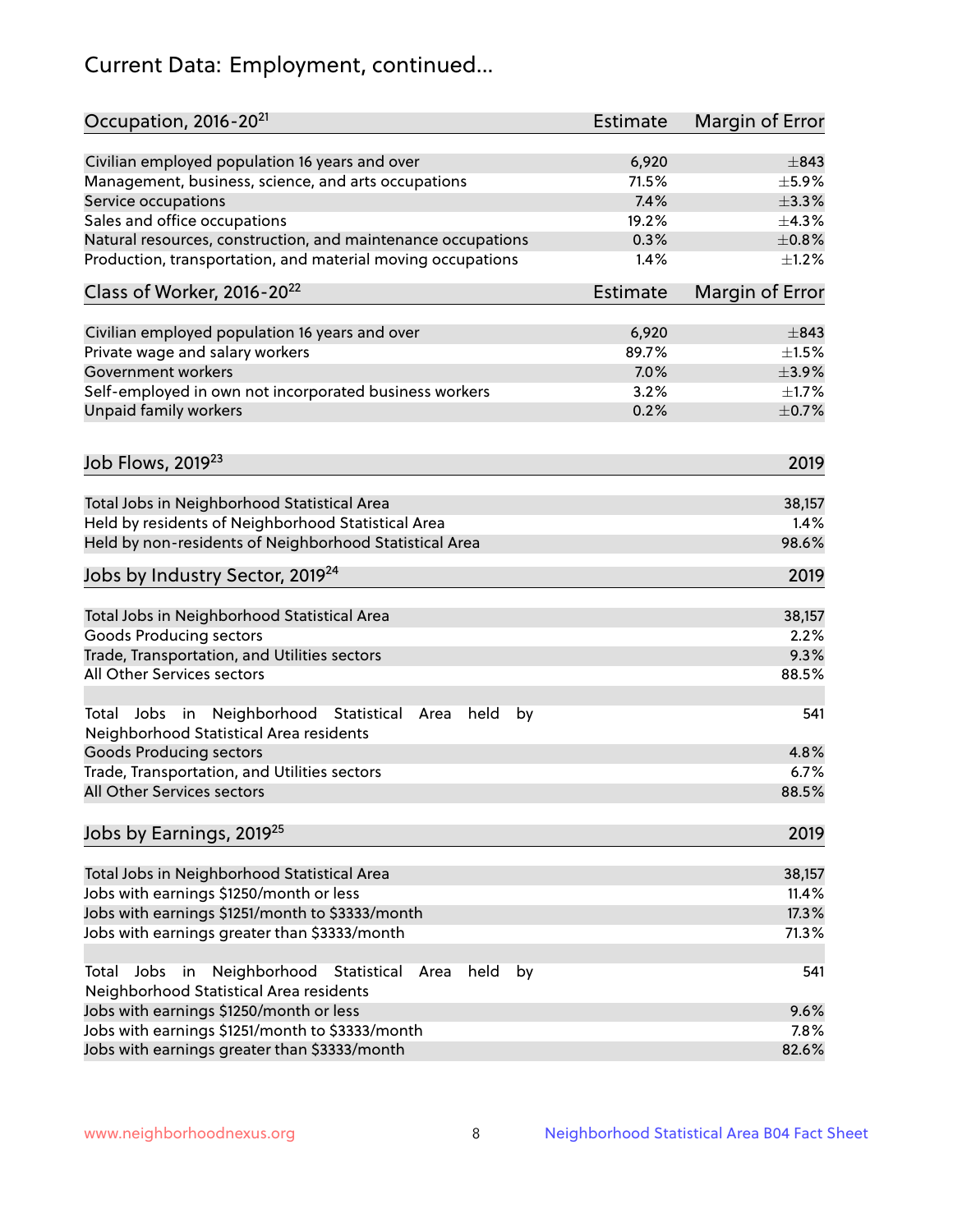# Current Data: Employment, continued...

| Jobs by Age of Worker, 2019 <sup>26</sup>                                                      | 2019   |
|------------------------------------------------------------------------------------------------|--------|
|                                                                                                |        |
| Total Jobs in Neighborhood Statistical Area                                                    | 38,157 |
| Jobs with workers age 29 or younger                                                            | 20.9%  |
| Jobs with workers age 30 to 54                                                                 | 62.1%  |
| Jobs with workers age 55 or older                                                              | 17.0%  |
|                                                                                                |        |
| Total Jobs in Neighborhood Statistical Area held by<br>Neighborhood Statistical Area residents | 541    |
| Jobs with workers age 29 or younger                                                            | 25.7%  |
| Jobs with workers age 30 to 54                                                                 | 58.4%  |
| Jobs with workers age 55 or older                                                              | 15.9%  |

### Current Data: Education

| School Enrollment, 2016-20 <sup>27</sup>       | Estimate | Margin of Error |
|------------------------------------------------|----------|-----------------|
|                                                |          |                 |
| Population 3 years and over enrolled in school | 2,026    | $\pm$ 474       |
| Nursery school, preschool                      | 14.4%    | $+9.9%$         |
| Kindergarten                                   | 15.9%    | ±11.8%          |
| Elementary school (grades 1-8)                 | 24.8%    | $+6.2%$         |
| High school (grades 9-12)                      | 17.5%    | $\pm$ 6.2%      |
| College or graduate school                     | 27.4%    | $+9.2%$         |

| Educational Attainment, 2016-20 <sup>28</sup> | <b>Estimate</b> | Margin of Error |
|-----------------------------------------------|-----------------|-----------------|
|                                               |                 |                 |
| Population 25 years and over                  | 8,800           | $\pm$ 1,034     |
| Less than 9th grade                           | $1.9\%$         | $\pm 1.6\%$     |
| 9th to 12th grade, no diploma                 | 2.1%            | $\pm 2.0\%$     |
| High school graduate (includes equivalency)   | 4.1%            | $+2.2%$         |
| Some college, no degree                       | 10.1%           | $\pm$ 3.2%      |
| Associate's degree                            | 2.5%            | $\pm 1.8\%$     |
| Bachelor's degree                             | 49.0%           | $\pm$ 4.0%      |
| Graduate or professional degree               | 30.3%           | $\pm$ 4.0%      |
|                                               |                 |                 |
| Percent high school graduate or higher        | 96.1%           | $\pm$ 15.0%     |
| Percent bachelor's degree or higher           | 79.3%           | ±12.8%          |
|                                               |                 |                 |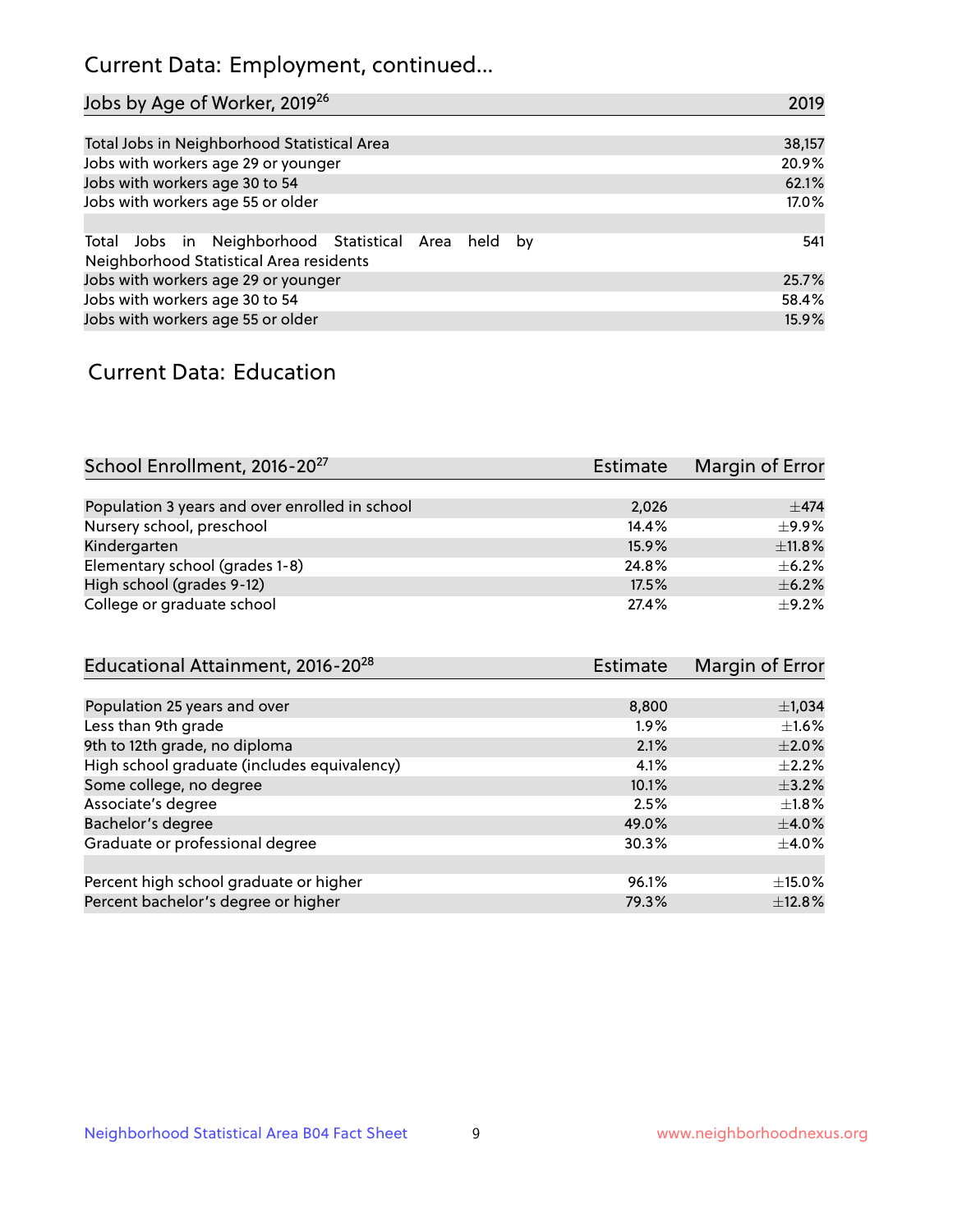# Current Data: Housing

| Households by Type, 2016-20 <sup>29</sup>            | Estimate        | Margin of Error           |
|------------------------------------------------------|-----------------|---------------------------|
|                                                      |                 |                           |
| Total households                                     | 5,764           | $\pm$ 550                 |
| Family households (families)                         | 39.7%           | $\pm$ 5.1%                |
| With own children under 18 years                     | 15.8%           | $\pm$ 4.2%                |
| Married-couple family                                | 34.3%           | ±4.8%                     |
| With own children of the householder under 18 years  | 11.4%           | $\pm 2.5\%$               |
| Male householder, no spouse present, family          | 1.0%            | $\pm 1.0\%$               |
| With own children of the householder under 18 years  | 0.3%            | $\pm$ 0.6%                |
| Female householder, no spouse present, family        | 4.4%            | $\pm 3.5\%$               |
| With own children of the householder under 18 years  | 4.0%            | $\pm 3.5\%$               |
| Nonfamily households                                 | 60.3%           | $\pm$ 6.7%                |
| Householder living alone                             | 48.2%           | $\pm$ 6.4%                |
| 65 years and over                                    | 8.7%            | $\pm$ 2.4%                |
|                                                      |                 |                           |
| Households with one or more people under 18 years    | 18.5%           | $\pm$ 5.1%                |
| Households with one or more people 65 years and over | 17.2%           | $\pm$ 3.6%                |
|                                                      |                 |                           |
| Average household size                               | 1.93            | $\pm$ 0.15                |
| Average family size                                  | 2.74            | $\pm$ 0.62                |
| Housing Occupancy, 2016-20 <sup>30</sup>             | Estimate        | Margin of Error           |
|                                                      |                 |                           |
| Total housing units                                  | 7,005<br>82.3%  | $\pm$ 506                 |
| Occupied housing units                               | 17.7%           | $\pm$ 5.1%<br>$\pm 4.6\%$ |
| Vacant housing units                                 |                 |                           |
| Homeowner vacancy rate                               | 6.1             | ±4.8                      |
| Rental vacancy rate                                  | 10.2            | $+6.2$                    |
| Units in Structure, 2016-20 <sup>31</sup>            | <b>Estimate</b> | Margin of Error           |
|                                                      |                 |                           |
| Total housing units                                  | 7,005           | $\pm 506$                 |
| 1-unit, detached                                     | 21.6%           | $\pm$ 3.9%                |
| 1-unit, attached                                     | 7.7%            | $\pm 2.2\%$               |
| 2 units                                              | 0.3%            | $\pm$ 0.5%                |
| 3 or 4 units                                         | 2.2%            | ±1.8%                     |
| 5 to 9 units                                         | 1.1%            | $\pm 1.0\%$               |
| 10 to 19 units                                       | 2.4%            | $\pm 2.1\%$               |
| 20 or more units                                     | 63.9%           | $\pm$ 5.1%                |
| Mobile home                                          | 0.8%            | $\pm 1.2\%$               |
| Boat, RV, van, etc.                                  | 0.0%            | $\pm$ 0.4%                |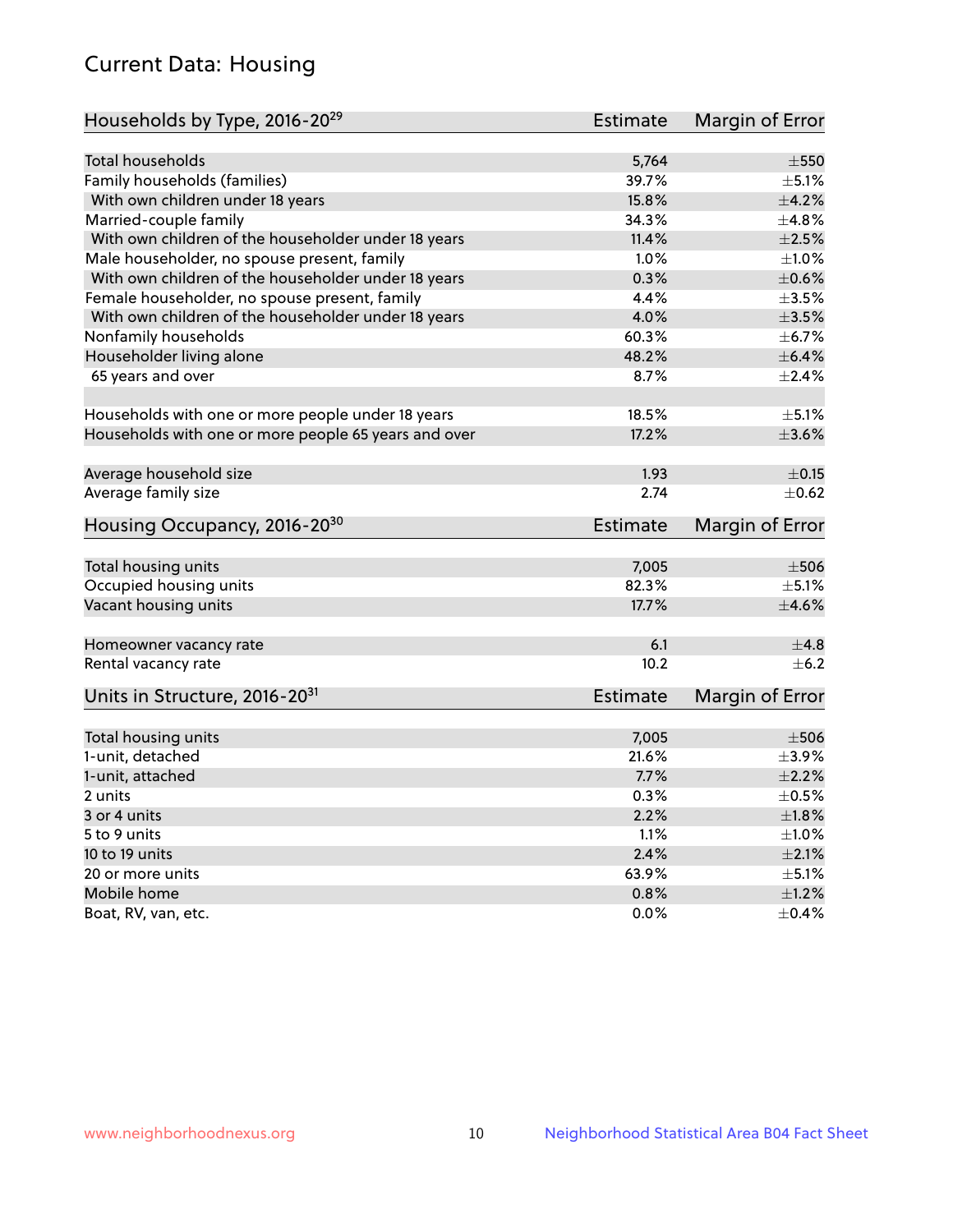# Current Data: Housing, continued...

| Year Structure Built, 2016-20 <sup>32</sup>    | <b>Estimate</b> | Margin of Error    |
|------------------------------------------------|-----------------|--------------------|
| Total housing units                            | 7,005           | $\pm$ 506          |
| Built 2014 or later                            | 18.8%           | $\pm$ 3.9%         |
| Built 2010 to 2013                             | 3.9%            | $\pm 2.1\%$        |
| Built 2000 to 2009                             | 32.3%           | $\pm$ 5.8%         |
| Built 1990 to 1999                             | 18.8%           | ±4.8%              |
| Built 1980 to 1989                             | 6.5%            | $\pm 2.2\%$        |
| Built 1970 to 1979                             | 7.9%            | $\pm$ 3.2%         |
| Built 1960 to 1969                             | 2.2%            | $\pm1.0\%$         |
| Built 1950 to 1959                             | 5.6%            | $\pm 2.1\%$        |
| Built 1940 to 1949                             | 2.5%            | ±1.4%              |
| Built 1939 or earlier                          | 1.4%            | $\pm 1.2\%$        |
| Housing Tenure, 2016-2033                      | <b>Estimate</b> | Margin of Error    |
|                                                |                 |                    |
| Occupied housing units                         | 5,764           | $\pm 550$<br>±5.8% |
| Owner-occupied                                 | 57.4%           |                    |
| Renter-occupied                                | 42.6%           | ±4.3%              |
| Average household size of owner-occupied unit  | 2.22            | $\pm$ 0.22         |
| Average household size of renter-occupied unit | 1.54            | $\pm$ 0.12         |
| Residence 1 Year Ago, 2016-20 <sup>34</sup>    | <b>Estimate</b> | Margin of Error    |
| Population 1 year and over                     | 11,129          | ±1,357             |
| Same house                                     | 73.4%           | ±1.4%              |
| Different house in the U.S.                    | 26.4%           | $\pm$ 5.9%         |
| Same county                                    | 13.6%           | $\pm$ 4.7%         |
| Different county                               | 12.7%           | $\pm$ 4.2%         |
| Same state                                     | 7.2%            | $\pm$ 3.9%         |
| Different state                                | 5.5%            | ±2.0%              |
| Abroad                                         | 0.3%            | $\pm$ 0.5%         |
| Value of Housing Unit, 2016-20 <sup>35</sup>   | <b>Estimate</b> | Margin of Error    |
| Owner-occupied units                           | 3,307           | $\pm 459$          |
| Less than \$50,000                             | 0.4%            | $\pm 2.5\%$        |
| \$50,000 to \$99,999                           | 1.5%            | ±2.7%              |
| \$100,000 to \$149,999                         | 2.3%            | ±1.9%              |
| \$150,000 to \$199,999                         | 2.7%            | $\pm 2.4\%$        |
| \$200,000 to \$299,999                         | 16.5%           | $\pm$ 5.7%         |
| \$300,000 to \$499,999                         | 24.8%           | ±8.8%              |
| \$500,000 to \$999,999                         | 33.4%           | $\pm$ 7.7%         |
| \$1,000,000 or more                            | 18.5%           | $\pm$ 5.1%         |
|                                                |                 |                    |
| Mortgage Status, 2016-20 <sup>36</sup>         | <b>Estimate</b> | Margin of Error    |
| Owner-occupied units                           | 3,307           | $\pm 459$          |
| Housing units with a mortgage                  | 71.7%           | $\pm$ 7.1%         |
| Housing units without a mortgage               | 28.3%           | $\pm$ 8.1%         |

Housing units without a mortgage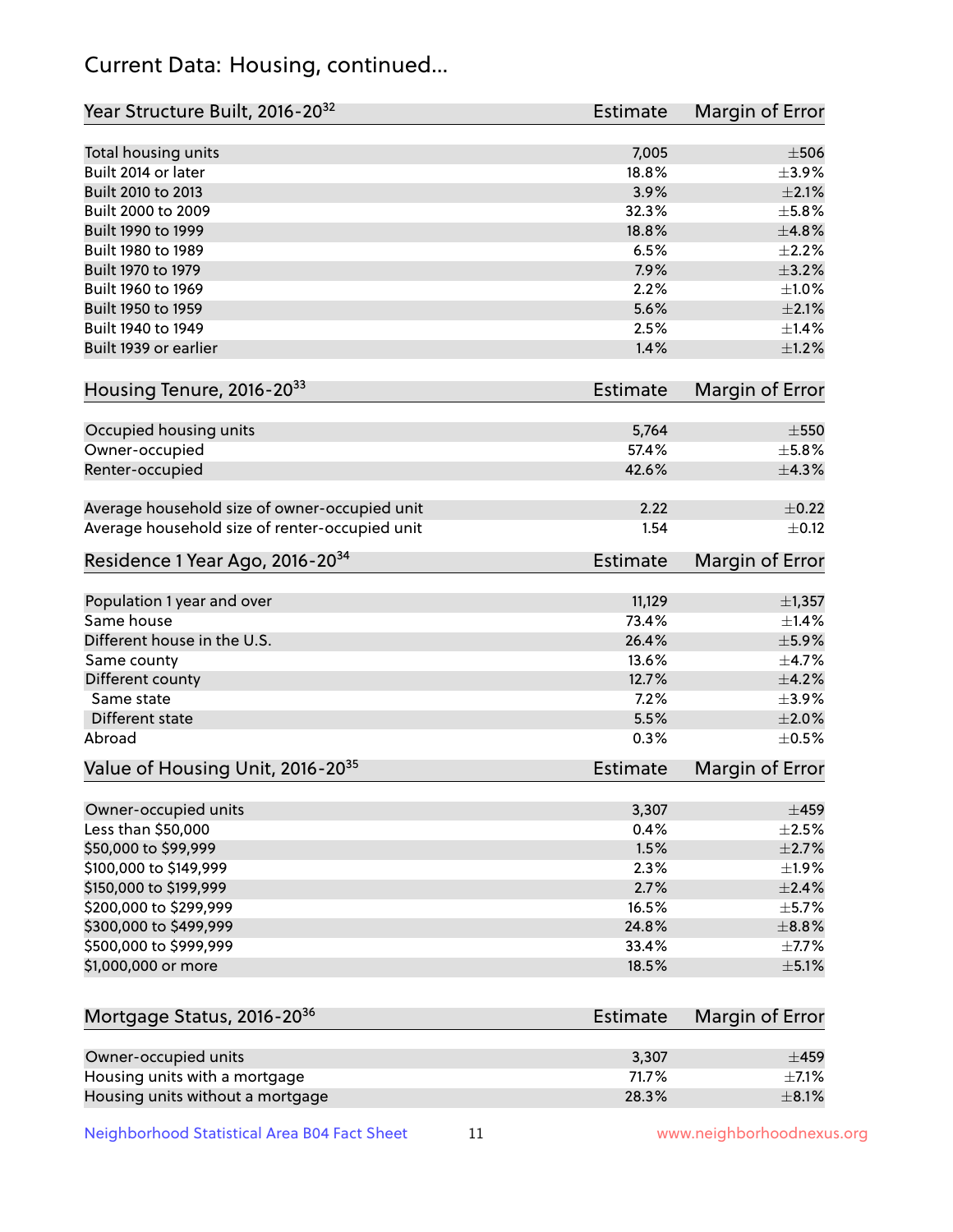# Current Data: Housing, continued...

| Selected Monthly Owner Costs, 2016-20 <sup>37</sup> | <b>Estimate</b> | Margin of Error |
|-----------------------------------------------------|-----------------|-----------------|
|                                                     |                 |                 |
| Housing units with a mortgage                       | 2,372           | $\pm$ 404       |
| Less than \$300                                     | 0.0%            | $\pm1.6\%$      |
| \$300 to \$499                                      | 0.0%            | $\pm1.6\%$      |
| \$500 to \$999                                      | 1.5%            | $\pm 3.0\%$     |
| \$1,000 to \$1,499                                  | 9.3%            | $\pm$ 5.0%      |
| \$1,500 to \$1,999                                  | 12.2%           | ±4.3%           |
| \$2,000 to \$2,999                                  | 25.8%           | $\pm$ 9.7%      |
| \$3,000 or more                                     | 51.2%           | ±10.9%          |
|                                                     |                 |                 |
| Median (dollars)                                    | \$3,035         | ±151            |
|                                                     |                 |                 |
| Housing units without a mortgage                    | 935             | $\pm 296$       |
| Less than \$150                                     | 0.0%            | $\pm$ 4.1%      |
| \$150 to \$249                                      | 0.2%            | $\pm$ 4.3%      |
| \$250 to \$349                                      | 3.5%            | $\pm$ 6.2%      |
| \$350 to \$499                                      | 3.3%            | $\pm$ 5.0%      |
| \$500 to \$699                                      | 1.7%            | $\pm$ 4.9%      |
| \$700 or more                                       | 91.4%           | $\pm$ 11.9%     |
|                                                     |                 |                 |
| Median (dollars)                                    | \$1,263         | $\pm$ 32        |

| Selected Monthly Owner Costs as a Percentage of | <b>Estimate</b> | Margin of Error |
|-------------------------------------------------|-----------------|-----------------|
| Household Income, 2016-20 <sup>38</sup>         |                 |                 |
|                                                 |                 |                 |
| Housing units with a mortgage <sup>39</sup>     | 2,367           | $\pm$ 444       |
| Less than 20.0 percent                          | 53.1%           | $\pm$ 9.8%      |
| 20.0 to 24.9 percent                            | 14.1%           | $\pm$ 4.8%      |
| 25.0 to 29.9 percent                            | 5.1%            | $\pm$ 3.2%      |
| 30.0 to 34.9 percent                            | 7.6%            | $\pm$ 4.8%      |
| 35.0 percent or more                            | 20.1%           | $\pm$ 8.8%      |
|                                                 |                 |                 |
| Housing units without a mortgage <sup>40</sup>  | 934             | $\pm 306$       |
| Less than 10.0 percent                          | 42.6%           | $\pm$ 7.8%      |
| 10.0 to 14.9 percent                            | 25.2%           | $\pm 20.8\%$    |
| 15.0 to 19.9 percent                            | 3.8%            | $\pm$ 5.4%      |
| 20.0 to 24.9 percent                            | $0.0\%$         | $\pm 2.9\%$     |
| 25.0 to 29.9 percent                            | 0.0%            | $\pm 2.9\%$     |
| 30.0 to 34.9 percent                            | 4.2%            | $\pm$ 4.9%      |
| 35.0 percent or more                            | 24.1%           | $\pm$ 13.5%     |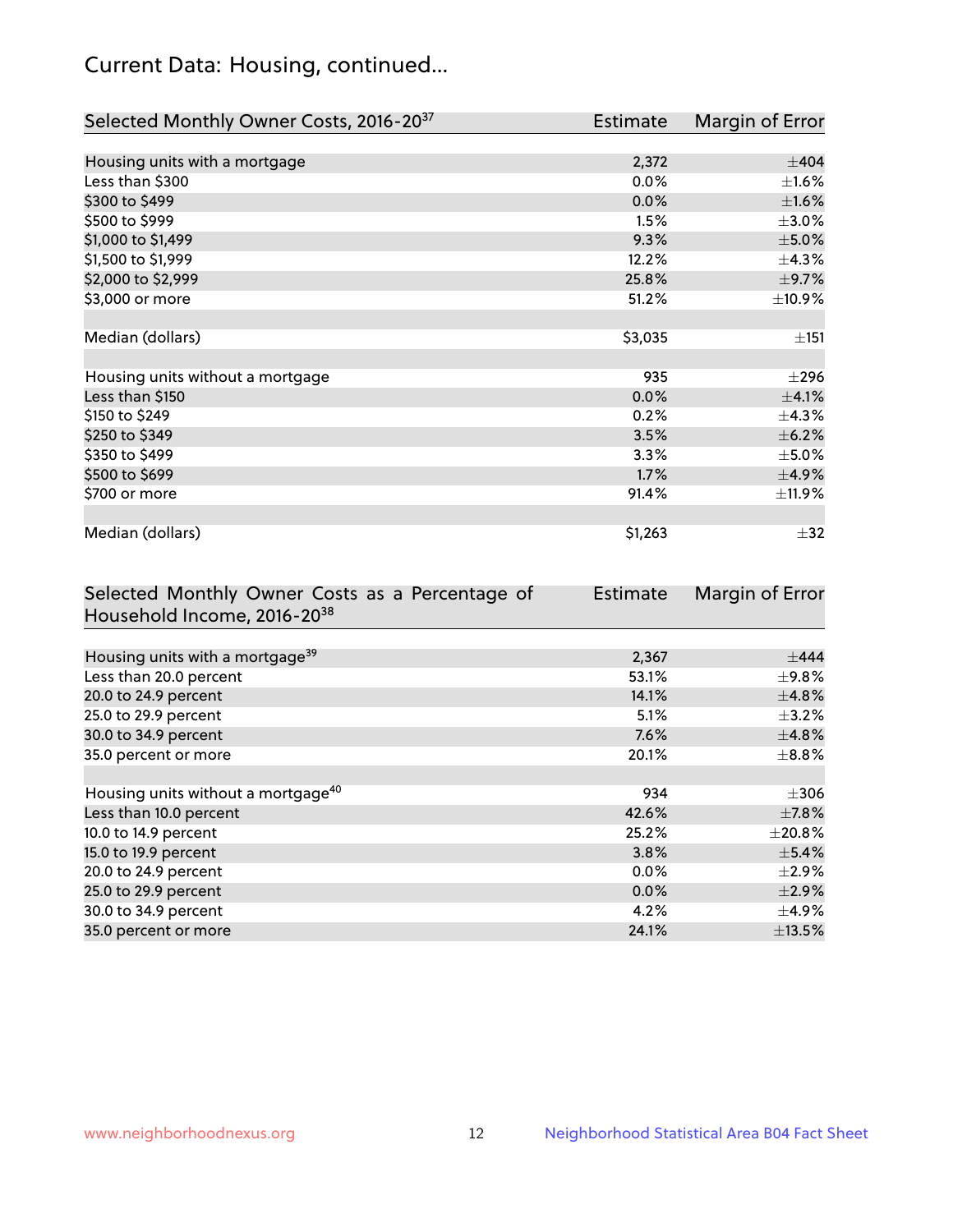# Current Data: Housing, continued...

| Gross Rent, 2016-20 <sup>41</sup>               | <b>Estimate</b> | Margin of Error |
|-------------------------------------------------|-----------------|-----------------|
|                                                 |                 |                 |
| Occupied units paying rent                      | 2,422           | $\pm$ 338       |
| Less than \$200                                 | 0.0%            | $\pm 2.0\%$     |
| \$200 to \$499                                  | 0.0%            | ±2.8%           |
| \$500 to \$749                                  | $0.0\%$         | $\pm 2.5\%$     |
| \$750 to \$999                                  | 0.9%            | $\pm 2.5\%$     |
| \$1,000 to \$1,499                              | 18.2%           | $\pm$ 6.2%      |
| \$1,500 to \$1,999                              | 53.0%           | ±11.9%          |
| \$2,000 or more                                 | 27.9%           | $\pm$ 8.2%      |
| Median (dollars)                                | \$1,791         | $\pm$ 43        |
|                                                 |                 |                 |
| No rent paid                                    | 35              | ±46             |
|                                                 |                 |                 |
| Gross Rent as a Percentage of Household Income, | <b>Estimate</b> | Margin of Error |
| $2016 - 20^{42}$                                |                 |                 |
|                                                 |                 |                 |
| Occupied units paying rent <sup>43</sup>        | 2,360           | $\pm 464$       |
| Less than 15.0 percent                          | 17.9%           | $\pm$ 6.5%      |
| 15.0 to 19.9 percent                            | 9.2%            | ±4.2%           |
| 20.0 to 24.9 percent                            | 14.4%           | $\pm$ 6.5%      |
| 25.0 to 29.9 percent                            | 13.1%           | ±6.8%           |
| 30.0 to 34.9 percent                            | 8.6%            | $\pm$ 7.9%      |
| 35.0 percent or more                            | 36.8%           | $\pm$ 9.5%      |

# Current Data: Transportation

| Commuting to Work, 2016-20 <sup>44</sup>  | Estimate | Margin of Error |
|-------------------------------------------|----------|-----------------|
|                                           |          |                 |
| Workers 16 years and over                 | 6,778    | $\pm$ 969       |
| Car, truck, or van - drove alone          | 70.0%    | $\pm$ 5.1%      |
| Car, truck, or van - carpooled            | 2.6%     | $\pm 2.5\%$     |
| Public transportation (excluding taxicab) | 2.2%     | $+1.3%$         |
| Walked                                    | 6.6%     | $\pm$ 3.2%      |
| Other means                               | 4.4%     | $\pm 2.5\%$     |
| Worked at home                            | 14.2%    | $\pm$ 4.5%      |
|                                           |          |                 |
| Mean travel time to work (minutes)        | 21.3     | $\pm 1.3$       |

| Access to a Vehicle, 2016-20 <sup>45</sup> | Estimate | <b>Margin of Error</b> |
|--------------------------------------------|----------|------------------------|
|                                            |          |                        |
| Occupied housing units                     | 5,764    | $\pm$ 550              |
| No vehicles available                      | 8.1%     | $+4.0\%$               |
| 1 vehicle available                        | 45.9%    | $\pm$ 6.2%             |
| 2 vehicles available                       | 34.3%    | $+6.3%$                |
| 3 or more vehicles available               | 11.6%    | $+3.2%$                |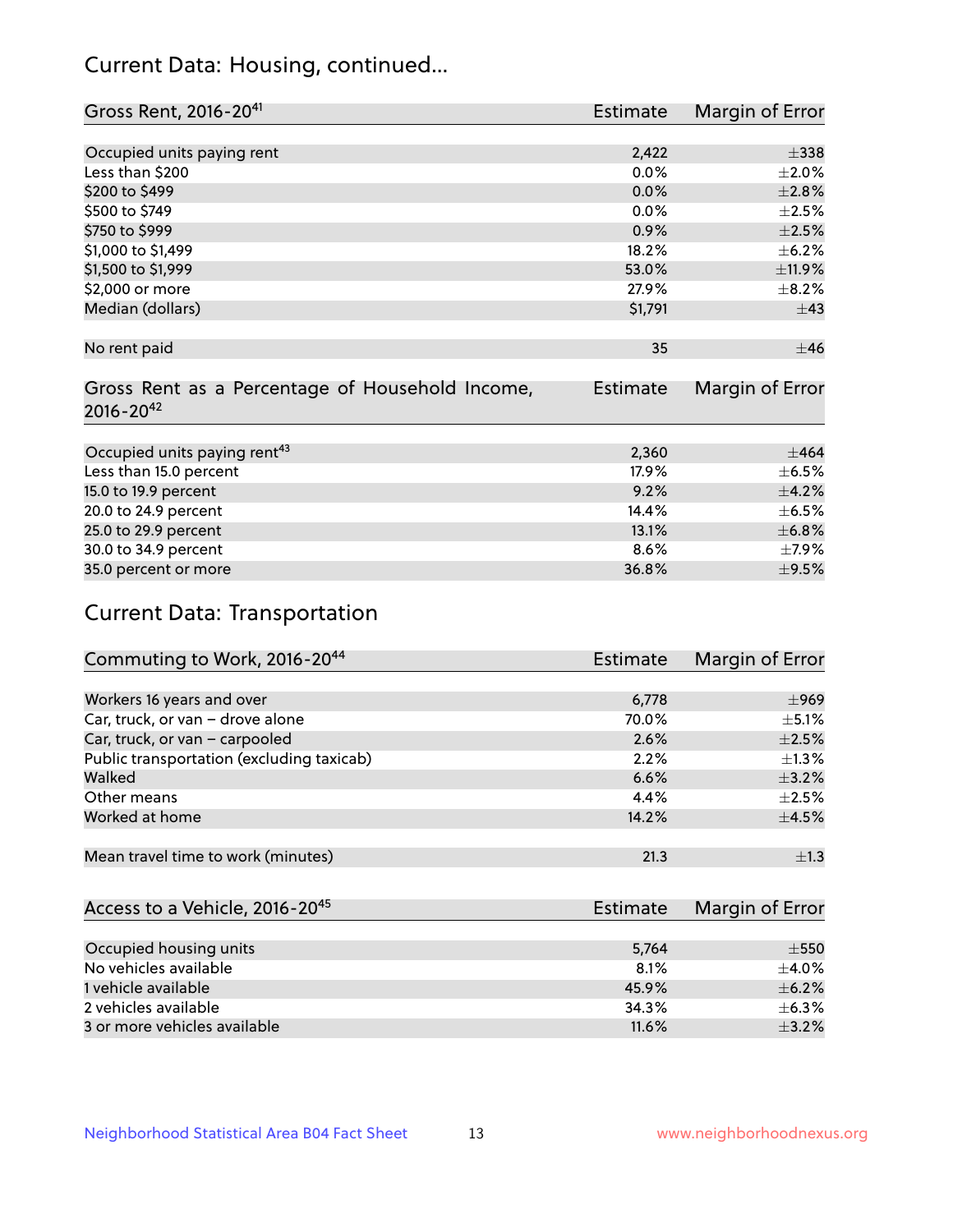# Current Data: Health

| Health Insurance coverage, 2016-2046                    | <b>Estimate</b> | <b>Margin of Error</b> |
|---------------------------------------------------------|-----------------|------------------------|
|                                                         |                 |                        |
| Civilian Noninstitutionalized Population                | 11,120          | $\pm$ 1,360            |
| With health insurance coverage                          | 94.6%           | ±15.4%                 |
| With private health insurance coverage                  | 87.3%           | ±14.4%                 |
| With public health coverage                             | 14.3%           | $\pm$ 3.2%             |
| No health insurance coverage                            | 5.4%            | $\pm 2.7\%$            |
| Civilian Noninstitutionalized Population Under 19 years | 1,684           | ±1,684                 |
| No health insurance coverage                            | 1.1%            | $\pm 3.0\%$            |
|                                                         |                 |                        |
| Civilian Noninstitutionalized Population 19 to 64 years | 8,128           | $\pm$ 1,097            |
| In labor force:                                         | 7,030           | $\pm$ 998              |
| Employed:                                               | 6,647           | $\pm$ 970              |
| With health insurance coverage                          | 95.2%           | ±4.8%                  |
| With private health insurance coverage                  | 94.4%           | $\pm$ 4.9%             |
| With public coverage                                    | 1.0%            | $\pm$ 0.9%             |
| No health insurance coverage                            | 4.8%            | ±3.3%                  |
| Unemployed:                                             | 383             | $\pm$ 970              |
| With health insurance coverage                          | 65.3%           | ±28.9%                 |
| With private health insurance coverage                  | 56.2%           | $\pm 21.6\%$           |
| With public coverage                                    | 9.1%            | $\pm$ 15.1%            |
| No health insurance coverage                            | 34.7%           | $\pm 30.0\%$           |
|                                                         |                 |                        |
| Not in labor force:                                     | 1,098           | $\pm 289$              |
| With health insurance coverage                          | 87.9%           | ±32.6%                 |
| With private health insurance coverage                  | 81.0%           | $\pm$ 5.6%             |
| With public coverage                                    | 9.5%            | $\pm$ 6.9%             |
| No health insurance coverage                            | 12.1%           | $\pm$ 13.0%            |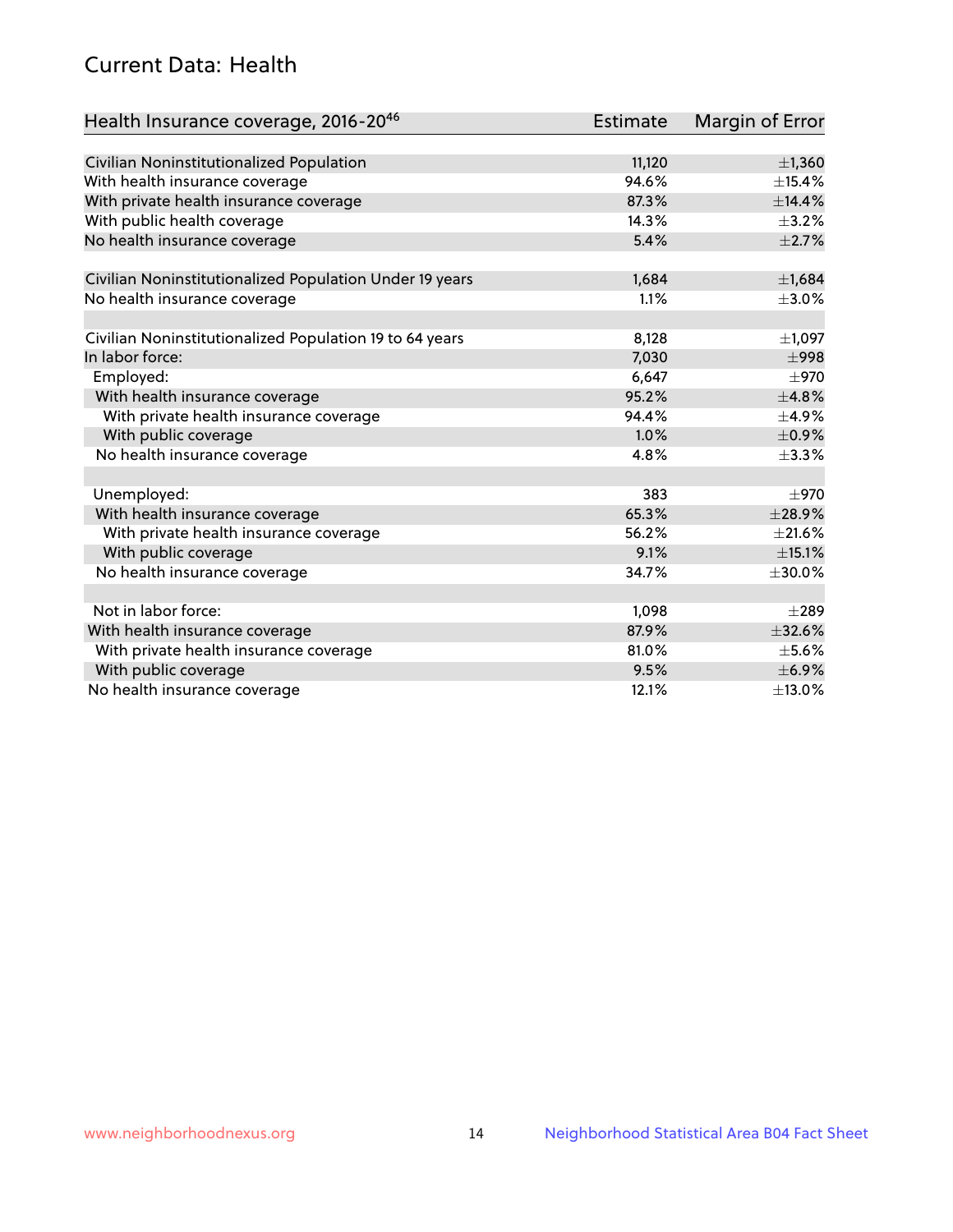#### Notes:

- 1. Source: U.S. Census Bureau, Decennial Census 2000, SF1 tables P8, P12; American Community Survey, tables B01001, B03002
- 2. This category includes Pacific Islanders, Native Americans and Alaska Natives, people who identify as some other race, and those who identify as bi/multi racial.
- 3. Source: U.S. Census Bureau, Decennial Census 2000, SF1 tables P15, P16, P18, P19; American Community Survey, tables B11001, B11005, B11003
- 4. Source: U.S. Census Bureau, Decennial Census 2000, SF3 table P37; American Community Survey, table B15002
- 5. Source: U.S. Census Bureau, Longitudinal Employer-Household Dynamics Residential Area Characteristics, Table JT01 (Primary Jobs); Workplace Area Characteristics, Table JT00 (All Jobs)
- 6. Source: U.S. Census Bureau, Decennial Census 2000, SF3 tables P52, P87; American Community Survey, tables B19001, B17001
- 7. Source: U.S. Census Bureau, Decennial Census 2000, SF1 tables H3, H4; American Community Survey, tables B25002, B25009
- 8. Source: U.S. Census Bureau, Decennial Census 2000, SF3 table H44; American Community Survey, tables B25044
- 9. Source: Atlanta Police Department, COBRA; U.S. Census Bureau, American Community Survey, table B01001
- 10. Source: U.S. Census Bureau, American Community Survey, table B01001
- 11. Source: U.S. Census Bureau, American Community Survey, table B03002
- 12. Source: U.S. Census Bureau, American Community Survey, table B05002
- 13. Source: U.S. Census Bureau, American Community Survey, table B05003
- 14. Source: U.S. Census Bureau, American Community Survey, tables B19001, B19025, B19051, B19061, B19055, B19065, B19059, B19069, B19056, B19066, B19057, B19067, B22001, B19101, B19127
- 15. Source: U.S. Census Bureau, American Community Survey, tables B19201, B19214, B20017, B19313
- 16. Source: U.S. Census Bureau, American Community Survey, table B17010
- 17. Source: U.S. Census Bureau, American Community Survey, tables B17001, B17006, B17021, B17007. Table totals may be lower than the total population, as they are based on the population for whom poverty status is determined.
- 18. Source: U.S. Census Bureau, American Community Survey, B17001H, B17001B, B17001D, B17001I. Table totals may be lower than the total population, as they are based on the population for whom poverty status is determined.
- 19. Source: U.S. Census Bureau, American Community Survey, tables B23001, B23008
- 20. Source: U.S. Census Bureau, American Community Survey, table C24030
- 21. Source: U.S. Census Bureau, American Community Survey, table C24010
- 22. Source: U.S. Census Bureau, American Community Survey, table B24080
- 23. Source: U.S. Census Bureau, Longitudinal Employer-Household Dynamics Origin-Destination Data, Tables JT00 Main and JT00 Aux
- 24. Source: U.S. Census Bureau, Longitudinal Employer-Household Dynamics Origin-Destination Data, Tables JT00 Main and JT00 Aux
- 25. Source: U.S. Census Bureau, Longitudinal Employer-Household Dynamics Origin-Destination Data, Tables JT00 Main and JT00 Aux
- 26. Source: U.S. Census Bureau, Longitudinal Employer-Household Dynamics Origin-Destination Data, Tables JT00 Main and JT00 Aux
- 27. Source: U.S. Census Bureau, American Community Survey, table B14001
- 28. Source: U.S. Census Bureau, American Community Survey, table B15002
- 29. Source: U.S. Census Bureau, American Community Survey, tables B11001, B11003, B11007, B11005, B09019
- 30. Source: U.S. Census Bureau, American Community Survey, tables B25002, B25003, B25004
- 31. Source: U.S. Census Bureau, American Community Survey, table B25024
- 32. Source: U.S. Census Bureau, American Community Survey, table B25034
- 33. Source: U.S. Census Bureau, American Community Survey, tables B25009, B25008, B25003
- 34. Source: U.S. Census Bureau, American Community Survey, table B07003
- 35. Source: U.S. Census Bureau, American Community Survey, table B25075. This value is self-reported and may differ from home values as determined by the County Tax Assessor.
- 36. Source: U.S. Census Bureau, American Community Survey, table B25081
- 37. Source: U.S. Census Bureau, American Community Survey, table B25087
- 38. Source: U.S. Census Bureau, American Community Survey, table B25091
- 39. Excludes units where Selected Monthly Owner Costs as a Percentage of Income cannot be computed.
- 40. Excludes units where Selected Monthly Owner Costs as a Percentage of Income cannot be computed.
- 41. Source: U.S. Census Bureau, American Community Survey, table B25063
- 42. Source: U.S. Census Bureau, American Community Survey, table B25070
- 43. Excludes units where Gross Rent as a Percentage of Income cannot be computed.
- 44. Source: U.S. Census Bureau, American Community Survey, tables B08101, B08013
- 45. Source: U.S. Census Bureau, American Community Survey, table B25044
- 46. Source: U.S. Census Bureau, American Community Survey, tables B18135, B27011

The dagger (†) symbol denotes values that cannot be computed.